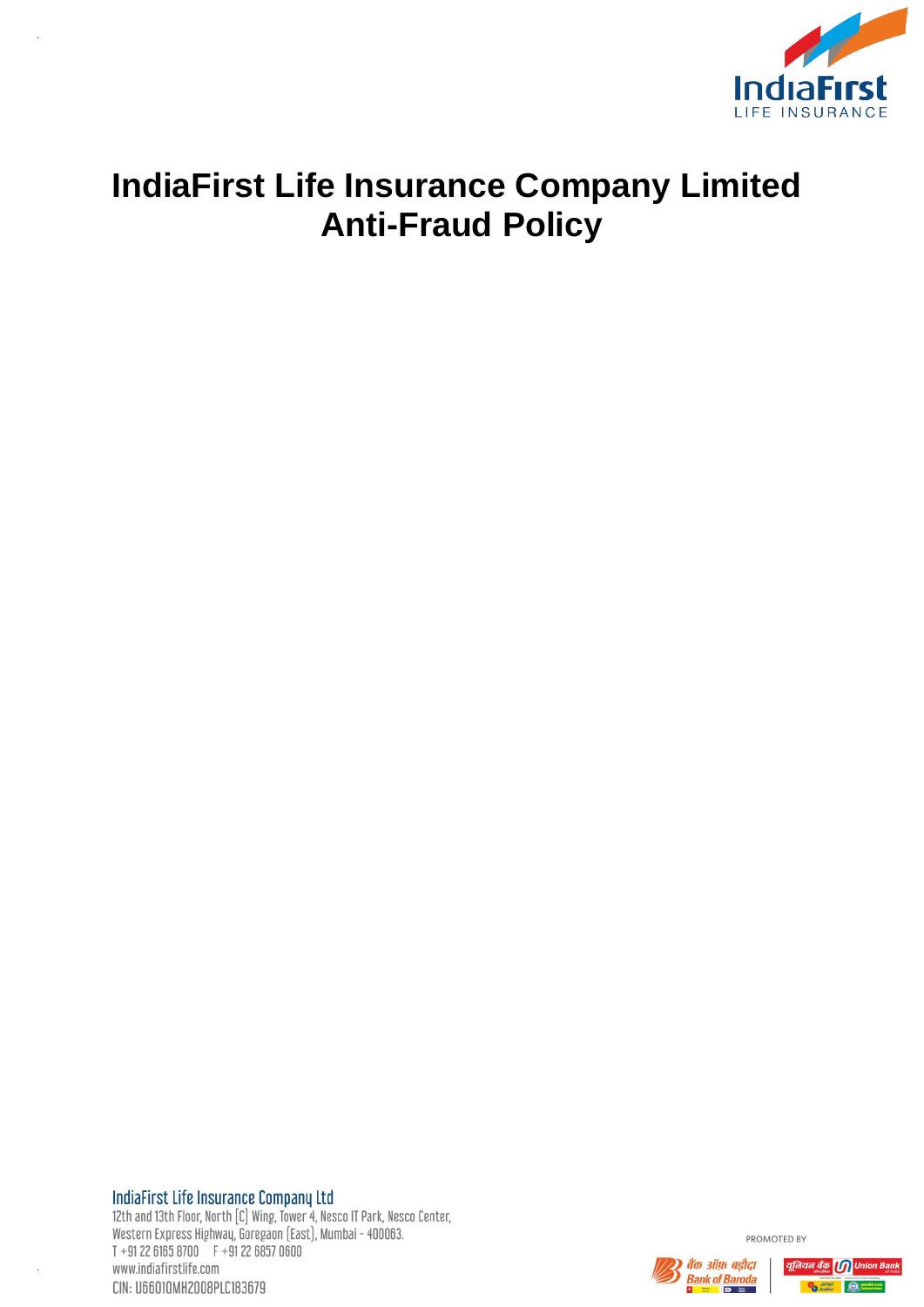

# **Table of Contents**

| 1.  |                                                                              |
|-----|------------------------------------------------------------------------------|
| 2.  |                                                                              |
| 3.  |                                                                              |
| 4.  |                                                                              |
| 5.  | Fraud Risk Governance - Creating a Culture of Honesty and High Ethics6       |
| 6.  | Fraud Risk Assessment - Evaluating the Risks of Fraud and Implementing Anti- |
| 7.  | Roles & Responsibilities - Developing an Appropriate Oversight Process7      |
| 8.  |                                                                              |
| 9.  |                                                                              |
| 10. |                                                                              |
| 11. |                                                                              |
| 12. |                                                                              |
| 13. |                                                                              |
| 14. |                                                                              |
| 15. |                                                                              |



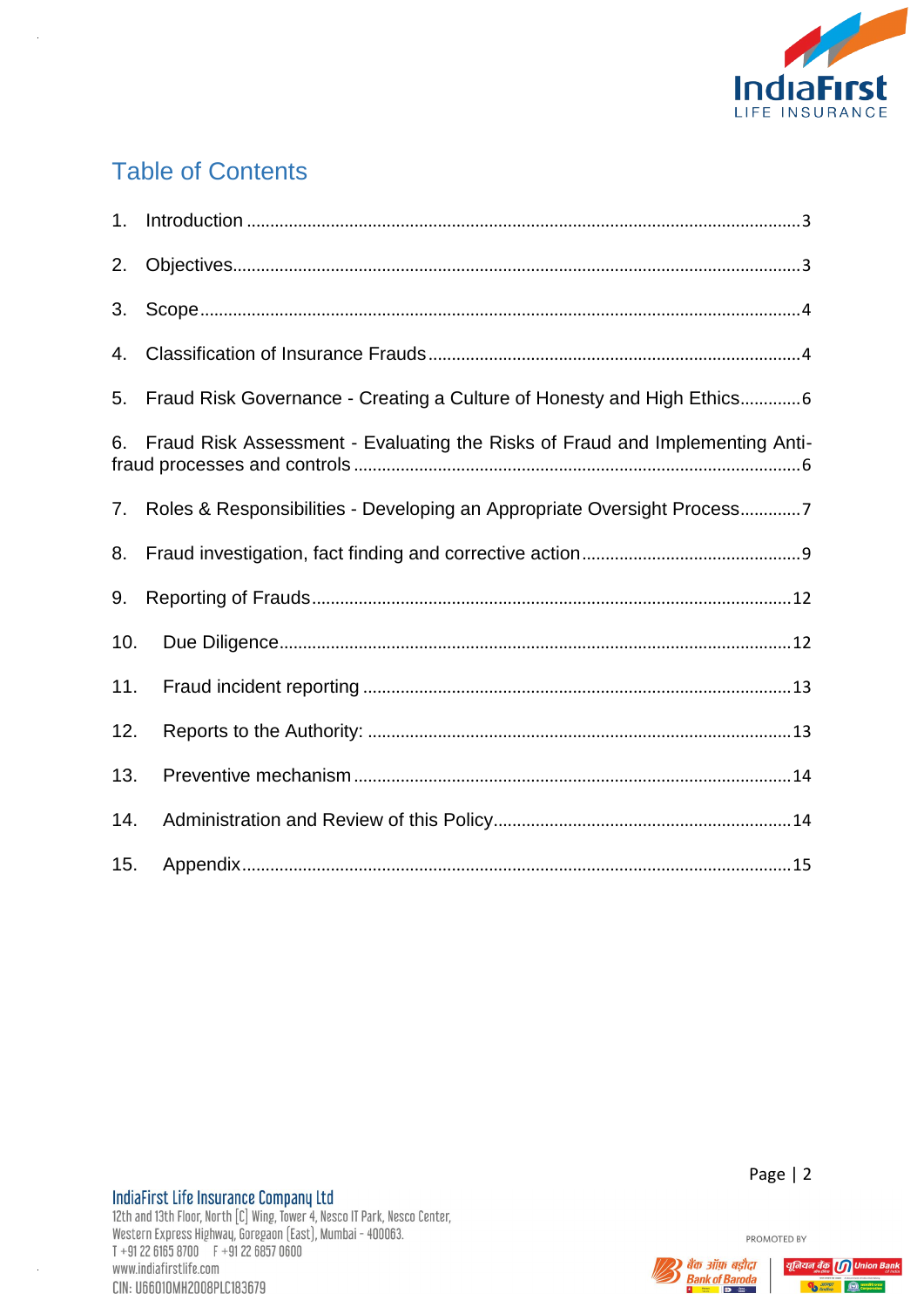

# <span id="page-2-0"></span>**1. Introduction**

Fraud is a broad legal concept. Unlike error, fraud is intentional and usually involves deliberate concealment of the facts. It may involve directors, management, employees or third parties and may involve one individual or collusion.

Today's business environment is likely to increase vulnerability to fraud risk, due to technological advances, growing complexity of organizations, increasingly transient employees, amongst others. Fraud is a significant business risk that needs to be managed like all other business risks. Fraud can have a devastating effect on organisations as it could result in a significant financial loss and have other long-term business repercussions such as loss of public trust. The risk of fraud can be reduced through a combination of prevention, deterrence and detection measures.

Since fraud may be difficult to detect because it often involves concealment through falsification of documents and collusion among staff or third parties, it is important to place a strong emphasis on fraud prevention, which reduces opportunities for fraud to take place, and fraud deterrence, which persuades individuals that they should not commit fraud because of the likelihood of detection and punishment.

One of the values promoted at IndiaFirst Life Insurance Company Limited (hereinafter referred to as the "**Company**") is 'Be Honest'. We at IndiaFirst Life focus on our principles and are committed to maintaining the highest standards of ethics and do not tolerate any form of fraud or dishonesty. All individuals regardless of position, title, or tenure are expected to remain vigilant and are responsible for preventing, detecting fraud and also report any suspicious fraudulent activity.

In accordance with the IRDAI circular on Insurance Fraud Monitoring Framework dated January 21, 2013. All Insurers are required to have in place an Anti-Fraud policy duly approved by the board of directors.

The Anti-Fraud Policy (policy) comes into existence pursuant to above IRDAI circular and Corporate guidelines. The policy has been approved by the board of directors as required by the guidelines.

#### <span id="page-2-1"></span>**2. Objectives**

The "Anti-Fraud Policy" has been framed to provide a system for prevention and detection of fraud, reporting of any fraud that is detected or suspected and fair dealing of matters pertaining to fraud.

The objective of this policy is to establish a consistent and responsible attitude to fraud and dishonesty within the company with the aim of:

- Minimising the potential and actual incidence of fraud
- **•** Detecting incidents of fraud
- **Minimising the risk of subsequent losses**
- **IMPROVING the chance and scale of recoveries**
- Reducing adverse commercial effects
- Making a clear statement to vendors, customers and others that the company will not tolerate fraud

**IndiaFirst Life Insurance Company Ltd** 12th and 13th Floor, North [C] Wing, Tower 4, Nesco IT Park, Nesco Center. Western Express Highwau, Goregaon (East), Mumbai - 400063.  $T + 912261658700$   $F + 912268570600$ www.indiafirstlife.com CIN: U66010MH2008PLC183679

Page | 3



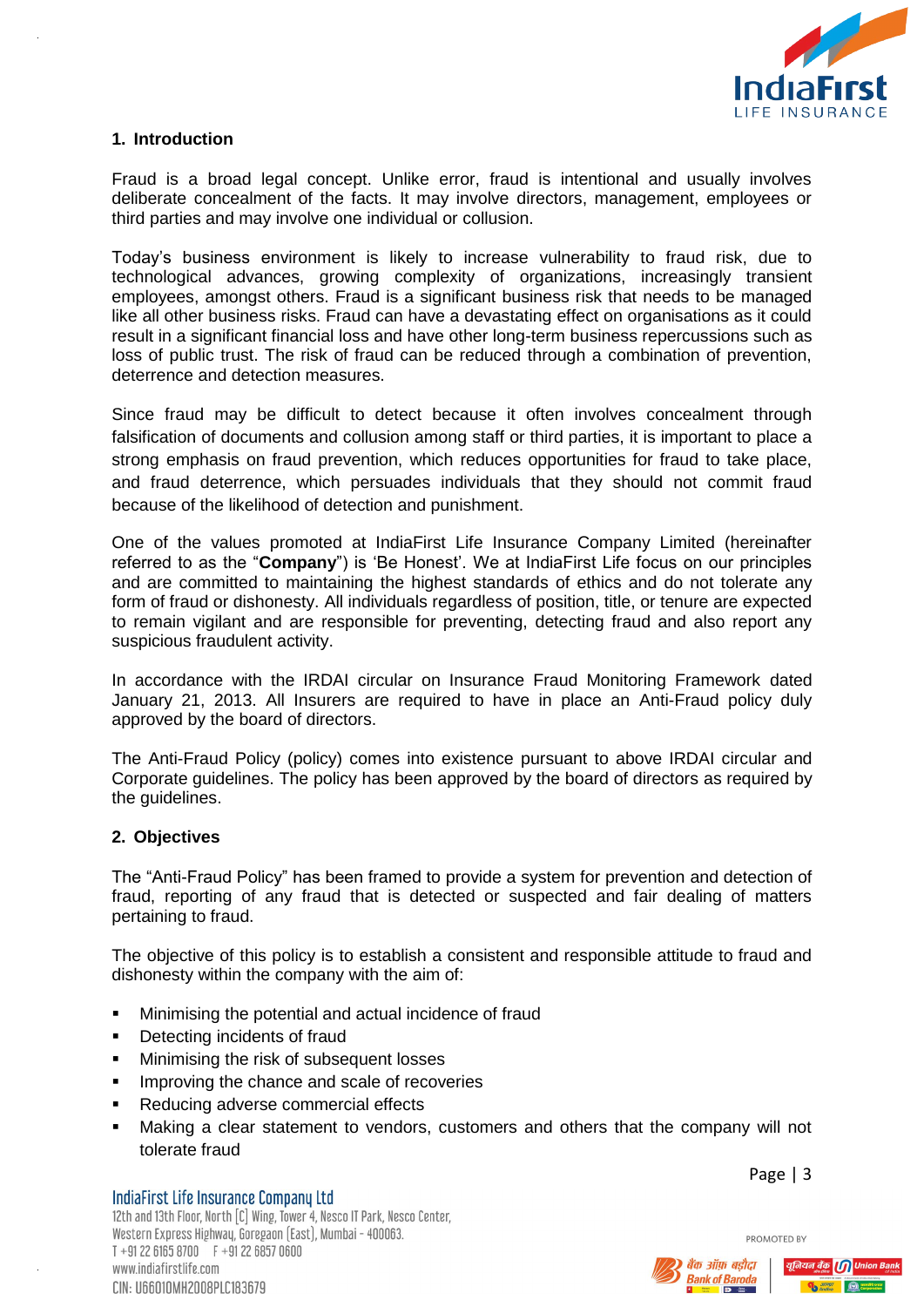

- Enhancing the climate of honesty which the company seeks to maintain
- Reducing the opportunities for fraud in co-operation with other organisations

# <span id="page-3-0"></span>**3. Scope**

This policy identifies the measures that the Company shall implement to prevent, deter and detect fraud in the context of three fundamental elements:

- Create and maintain a culture of honesty and high ethics, including via the understanding and awareness of risks and controls;
- Identify and assess the risks of fraud and implement the processes, procedures and controls needed to mitigate the risks and reduce the opportunities for fraud; and
- Develop an appropriate oversight process.

Specifically, this policy aims at:

- Ensuring that management is aware of its responsibilities for the prevention and detection of fraud and for establishing procedures to prevent fraud and/or detect fraud on its occurrence;
- Providing a clear guidance to employees and others dealing with the Company, forbidding them from involvement in any fraudulent activity and the action to be taken by them when they suspect any fraudulent activity;
- Providing a mechanism for employees and officers of the Company to report any incident of fraud or alleged incident of fraud and protect the employees and officers of the Company who make a disclosure against their managers and/or fellow employees in certain defined circumstances from harassment and/or dismissal;
- Providing a clear guidance on how investigations into fraudulent activities will be conducted;
- Providing assurance that any and all suspected fraudulent activities will be fully investigated and dealt with;
- Providing assurance to one and all that any and all suspected fraudulent activities will not be allowed or tolerated; and
- Ensuring preventive measures and internal control procedure enhancement, subsequent to any fraud being identified, are strengthened in a speedy manner.

This policy applies to all employees and officers of the Company including contractual staff and directors in the employment of the Company, as well as shareholders, agents and other insurance intermediaries, service providers, consultants, vendors, contractors and subcontractors, prospective and existing customers and/or other parties with a business relationship with the Company. Any required investigative activity will be conducted without regard to the suspected wrongdoer's length of service, position/title or relationship to the Company.

# <span id="page-3-1"></span>**4. Classification of Insurance Frauds**

Fraud is an act or omission intended to gain dishonest or unlawful advantage for a party committing the fraud or for other related parties. This may, for example, be achieved by means of:

IndiaFirst Life Insurance Company Ltd 12th and 13th Floor, North [C] Wing, Tower 4, Nesco IT Park, Nesco Center. Western Express Highwau, Goregaon (East), Mumbai - 400063.  $T + 912261658700$   $F + 912268570600$ www.indiafirstlife.com CIN: U66010MH2008PLC183679

Page | 4



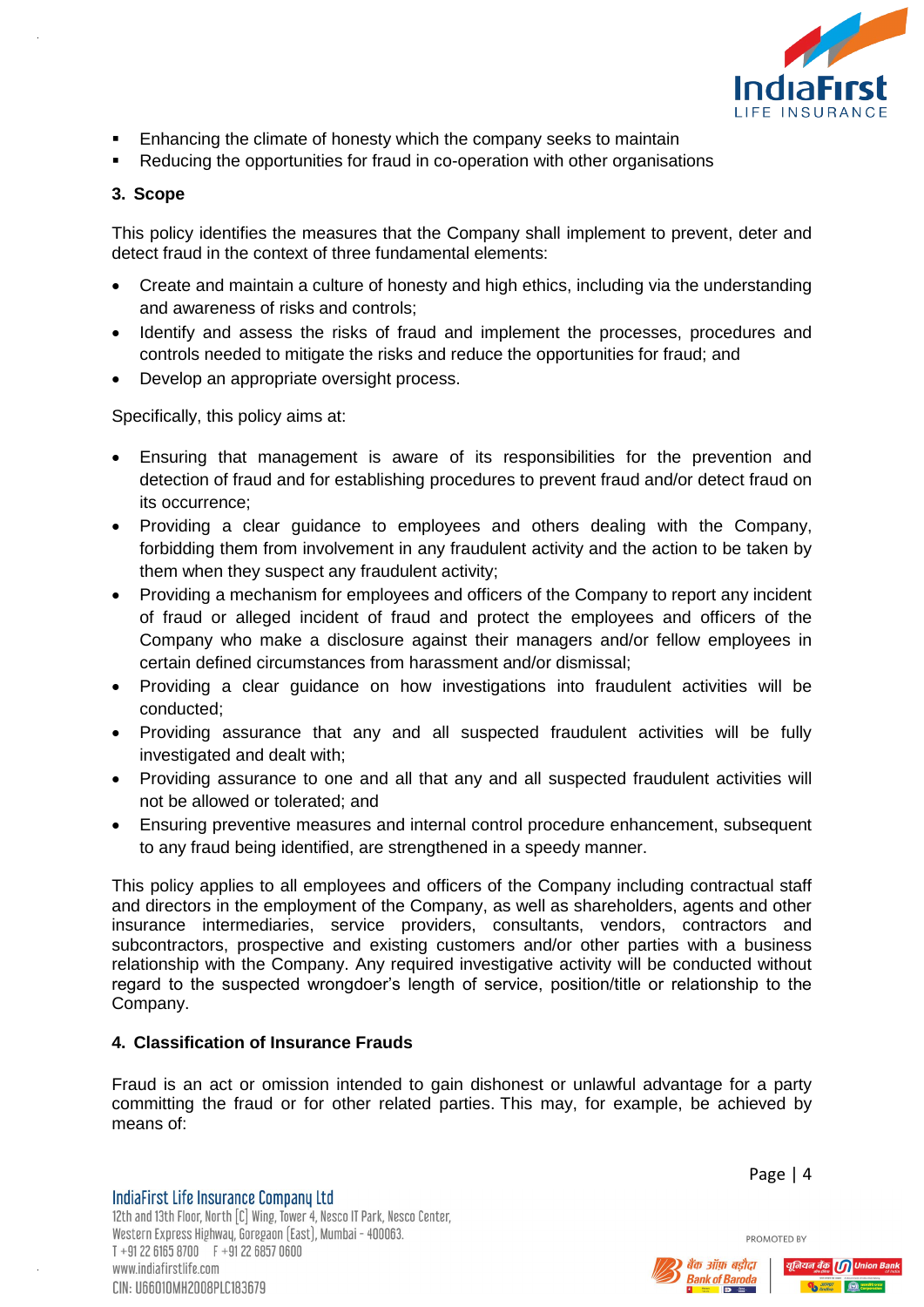

- misappropriating assets;
- deliberately misrepresenting, concealing, suppressing or not disclosing one or more material facts relevant to the financial decision, transaction or perception of the company's status;
- Abusing responsibility, a position of trust or a fiduciary relationship.

In order to adequately protect itself from the financial and reputational risks posed by insurance frauds, the policy is designed to prevent, detect, monitor and mitigate occurrence of frauds in the company. The policy includes measures to protect the Company from the threats posted by the following broad categories of frauds:

- a) **Policyholder Fraud and/or Claims Fraud** Fraud against the company in the purchase and/or execution of an insurance product, including fraud at the time of making a claim.
- b) **Intermediary Fraud** Fraud perpetuated by an insurance agent/Corporate Agent/intermediary/Third Party Administrators (TPAs) and vendors against the company and/or policyholders.
- c) **Internal Fraud**  Fraud/ misappropriation against the company by its Director, Manager and/or any other officer or staff member (by whatever name called).
- d) **Third party Fraud –** Fraud committed by third parties against the insurer and the general public which primarily includes activities such as fake/forged receipts and/or policy document
- e) **Online Fraud** This type of fraud is typically a third party fraud, however, this could involve any of the following types of frauds –
	- **Buyer side frauds**: Where buyers file fraudulent claims or compromised payment cards
	- **Merchant side frauds**: Frauds committed by any of the merchant partners of the Company which would include non-remittance of premium collected on behalf of the Company and/or incorrect charge backs etc
	- **Cyber security frauds**: Transactions effected through fake or stolen credit card/bank accounts to carry out a transaction in the web portal of the Company. Threat of confidential data of the Company being comprised due to any cyberattack/hacking of the Company systems
	- **Other Frauds**: Any other type of fraud which does not fall in any of the above categories.

While fraudulent activity could have a very wide range of coverage, the following are some of the act(s) which constitute fraud. The list is only illustrative and not exhaustive:

- Forgery or alteration of an application form or any document submitted by the customer.
- Forgery or alteration of any document or account belonging to the Company.
- Forgery or alteration of cheque, bank draft or any other financial instrument etc.
- Misappropriation of funds, securities, supplies or others assets by fraudulent means etc.
- Falsifying records such as payroll, removing the documents from files and /or replacing it by a fraudulent note etc.
- Making fraudulent or false noting
- Willful suppression of facts/deception in matters of appointment, placements, submission of reports, etc. as a result of which a wrongful gain(s) is made to one and wrongful loss(s) is caused to the others.
- Utilizing Company funds for personal purposes.

Page | 5



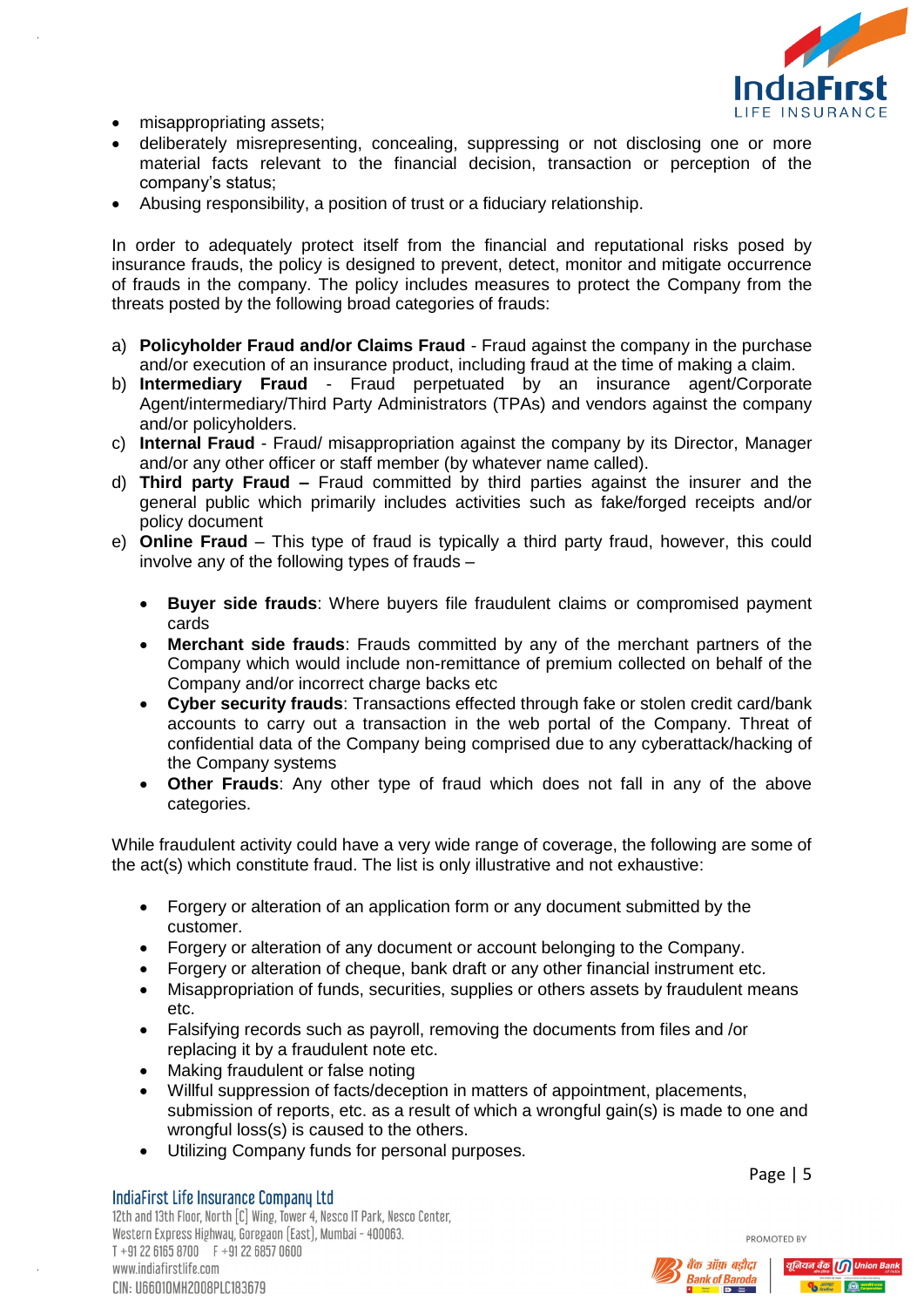

- Authorizing or receiving payments for goods not supplied or services not rendered.
- Destruction, disposition, removal of records or any other assets of the Company with an ulterior motive to manipulate and misrepresent the facts so as to create suspicion/suppression/cheating as a result of which objective assessment/decision would not be arrived at.
- Electronic fraud or
- Any other act that falls under the gamut of fraudulent activity.

A list of indicators and types of fraud are enclosed as per Appendix I, Appendix II and Appendix -III respectively.

# <span id="page-5-0"></span>**5. Fraud Risk Governance - Creating a Culture of Honesty and High Ethics**

The Board of Directors, managers and officers set the "tone at the top" for ethical behaviour by behaving ethically and openly communicating expectations for ethical behaviour to employees.

The Anti-Fraud policy is clearly communicated to all officers and staff members of the Company in an understandable fashion. The policy shall be communicated by the Chief Risk Officer to all the Employees of the Company and other persons dealing with the Company, through email, circular, or display on the Notice Board/ display on the Intranet. In addition, regular and periodic training (including new-hire orientation and refresher training) shall be provided to all personnel, upon joining the organization and throughout their association with the Company, in order to clearly communicate expectations for ethical behavior to staff members.

Directors, employees and contractors shall internally self-disclose potential or actual conflicts of interest to appropriate functional head in the organisation

As part of the Company's due diligence for fraud detection and mitigation, background checks on new employees and personnel (management and staff) / insurance agent / corporate agent / intermediary shall be carried out in order to prevent fraud at the source. Background checks shall be duly formalized and documented in writing. Exit interviews shall be conducted with terminated, resigning or retiring employees regardless of their position to identify potential fraud and vulnerabilities to fraud that may be taking place in the Company. Furthermore, staff rotation and tying employee evaluations to compliance reviews and internal control reviews can also help to prevent fraud at the source.

# <span id="page-5-1"></span>**6. Fraud Risk Assessment - Evaluating the Risks of Fraud and Implementing Antifraud processes and controls**

The Company shall be proactive in reducing fraud opportunities by (1) identifying and measuring fraud risks, (2) taking steps to mitigate identified risks (including IT and cyber risks), (3) implementing and monitoring appropriate preventive and detective internal controls and other deterrent measures and (4) coordinating with law enforcement agencies.

Management has the primary responsibility for establishing and monitoring all aspects of the Company's fraud risk assessment and prevention activities and performing the fraud risk assessment.

Individuals from throughout the organization with different knowledge, skills and perspectives (e.g. accounting/finance, non-financial business units and operations personnel, legal & compliance, risk management, internal audit, etc.) shall be involved in the fraud risk assessment.

Page | 6

PROMOTED BY

IndiaFirst Life Insurance Company Ltd 12th and 13th Floor, North [C] Wing, Tower 4, Nesco IT Park, Nesco Center. Western Express Highwau, Goregaon (East), Mumbai - 400063.  $T + 912261658700$   $F + 912268570600$ www.indiafirstlife.com CIN: U66010MH2008PLC183679



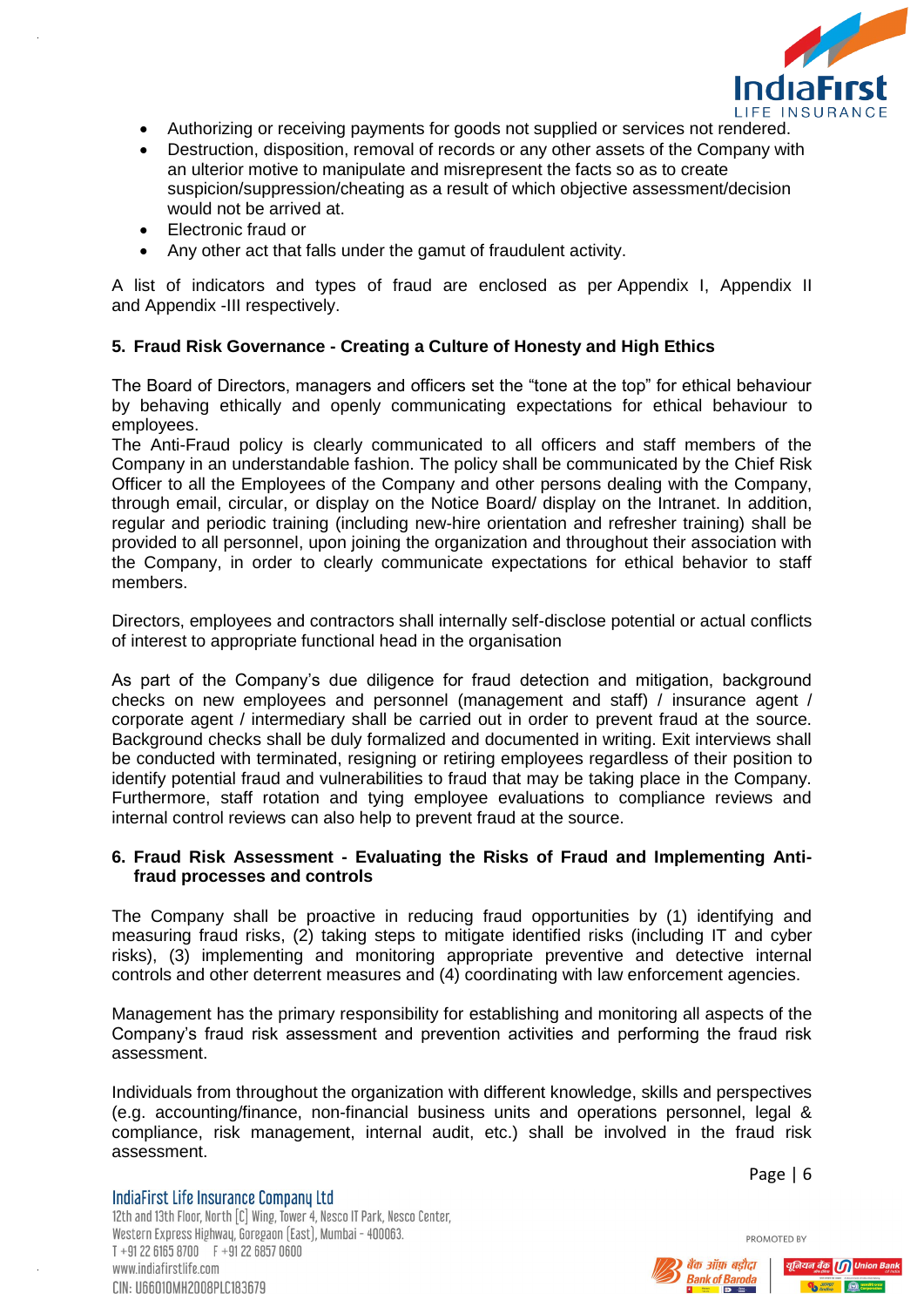

Through the fraud risk assessment, the vulnerability of the Company to fraudulent activities (for example, misappropriation of assets, corruption, fraudulent financial reporting, etc.) is considered, as well as whether any of those exposures could result in a material misstatement of the financial statements or material loss to the Company. The fraud risk assessment shall identify where fraud may occur and who the perpetrators might be.

The nature and extent of the fraud risk assessment shall be commensurate with the size of the Company and the complexity of its operations. It shall be performed, documented and updated periodically to identify potential fraud schemes, scenarios and events that need to be mitigated. Updates shall include considerations of changes in operations, new information systems, changes in job roles and responsibilities, internal audit findings, new or evolving industry trends, amongst others.

The fraud risk assessment shall be performed at all appropriate levels within the organization and shall be coordinated with the operational risk assessment. The fraud risk assessment shall include fraud risk identification, fraud risk likelihood and significance and fraud risk response.

Although management has the primary responsibility for performing the fraud risk assessment, it is also critical that employees outside of management are involved in the fraud risk assessment. It is important that the business process owners or those who have significant knowledge, control or influence over the activities within a significant business process or cycle are involved in the fraud risk assessment exercise.

Once the fraud risk assessment has taken place, management shall reduce and eliminate identified fraud risks by making changes to the Company's activities and processes and identify the processes, controls and other procedures that are needed to mitigate the identified fraud risks. Effective and appropriate internal controls, whether automated or manual, which include a well-developed control environment, an effective and secure information system and appropriate control and monitoring activities, are essential to reduce and eliminate identified fraud risks.

Internal Audit & Fraud Control Unit shall play an active role in the development, monitoring and ongoing assessment of the fraud risk management program of the Company. Specifically, Internal Audit shall independently evaluate whether internal controls designed to reduce the risk of fraud are adequate and effective. Internal Audit shall assist management throughout the fraud risk assessment exercise, review the result of the assessment, independently assess the ability of existing controls to prevent the occurrence of fraud, propose corrective measures and present the outcome of the fraud risk assessment as part of the internal audit report for review and comments.

# <span id="page-6-0"></span>**7. Roles & Responsibilities - Developing an Appropriate Oversight Process**

Management is responsible for designing and implementing systems, procedures and internal controls for the prevention and detection of fraud commensurate with the nature and size of the organization and along with the Board of Directors, for ensuring a culture and environment that promotes honesty and ethical behaviour.

The Managing Director and Chief Executive Officer of the Company initiates and support anti-fraud measures.

IndiaFirst Life Insurance Company Ltd 12th and 13th Floor, North [C] Wing, Tower 4, Nesco IT Park, Nesco Center. Western Express Highwau, Goregaon (East), Mumbai - 400063.  $T + 912261658700$   $F + 912268570600$ www.indiafirstlife.com CIN: U66010MH2008PLC183679

Page | 7



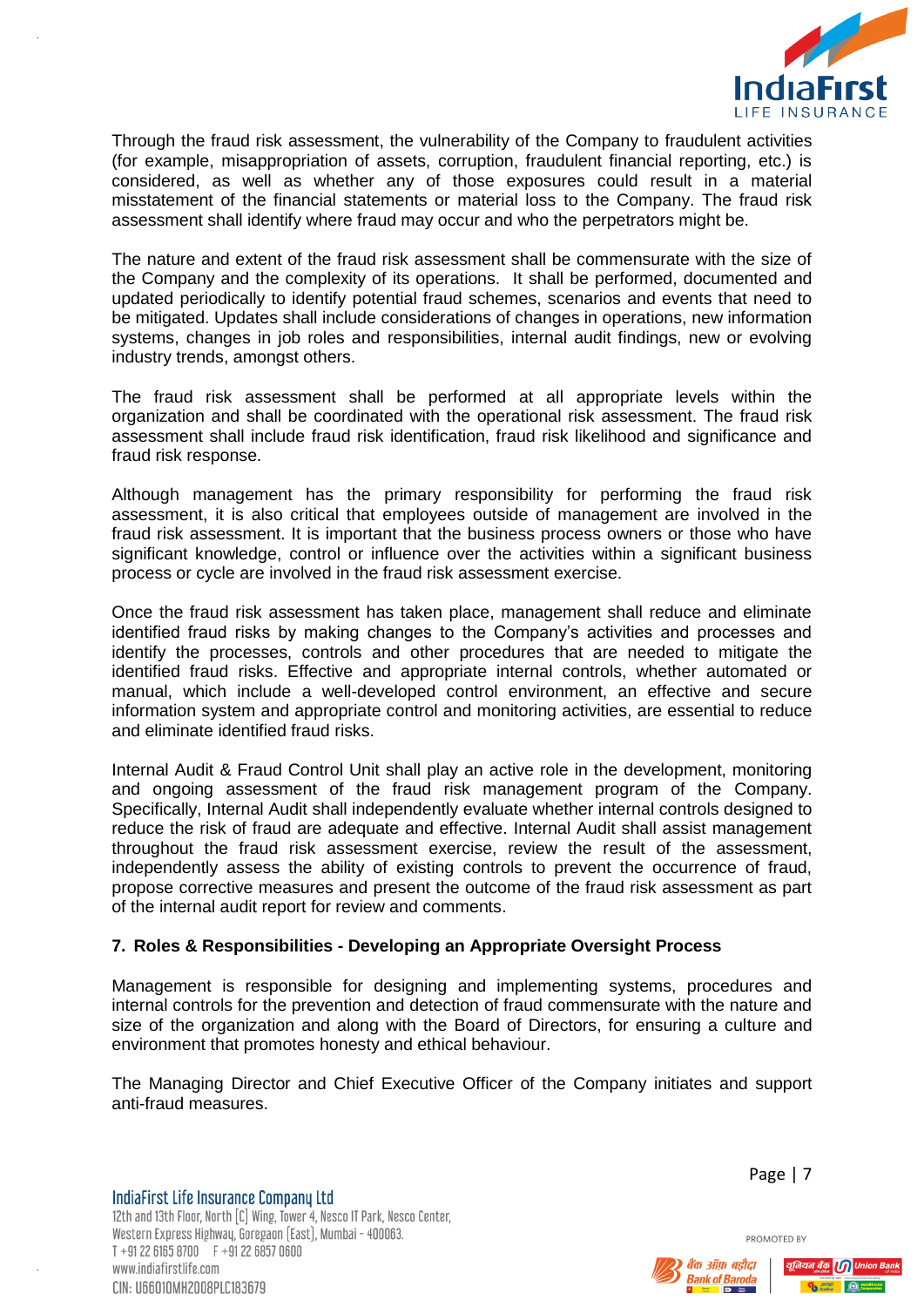

Each member of the management team shall be familiar with the types of improprieties that might occur within his or her area of responsibility and be alert for any indication of irregularity. Through the Risk Management Committee, the Board of Directors shall evaluate management identification of fraud risks, implementation of antifraud measures and creation of the appropriate "tone at the top".

The Vigilance and Ethics Committee that reports to the Risk Management Committee shall also ensure that the management implements appropriate fraud deterrence and prevention measures. The Vigilance and Ethics Committee shall receive periodic reports from Internal Audit & Fraud Control Unit describing the nature, status and disposition of any fraud or unethical conduct.

The Vigilance and Ethics Committee shall establish an open line of communication with members of management one or two levels below senior management to assist in identifying fraud at the highest levels of the organization or investigating any fraudulent activity that might occur. Vigilance and Ethics Committee will place on a half yearly basis, the summary of the critical issues and material findings to the Risk Management Committee for noting.

The Vigilance and Ethics Committee Shall be responsible for the following:

- Laying down procedures for internal reporting from/and to various departments.
- Creating awareness among employees/ intermediaries/ policyholders to counter insurance frauds.
- Furnishing various reports on frauds to the Authority as stipulated in this regard.
- Furnish periodic reports to the Board of the Directors of the Company.

Employees and officers at every level, in every department and at every location have a responsibility to speak up when they believe that they have knowledge or suspect that fraud is being committed. As soon as it is learnt that a fraud or suspected fraud has taken or is likely to take place, they should immediately apprise the same to the concerned party as per the current procedures in place.

Internal Audit department shall assist in the deterrence of fraud by examining and evaluating the adequacy and the effectiveness of the system of internal controls and by conducting proactive auditing to search for fraud. In addition, by carrying out fraud audits, Internal Audit department shall proactively detect indications of fraud in those processes or transactions where analysis indicates the risk of fraud to be significant or high, gather information and make appropriate recommendations.

Risk Management shall assist management in identifying and assessing fraud risks and help management to design specific controls to mitigate fraud risks.

Risk Management and Internal Audit shall assist management in drafting anti-fraud policies and procedures and conducting fraud awareness training, thus helping in educating employees about fraud prevention and detection.

IndiaFirst Life Insurance Company Ltd 12th and 13th Floor, North [C] Wing, Tower 4, Nesco IT Park, Nesco Center. Western Express Highwau, Goregaon (East), Mumbai - 400063.  $T + 912261658700$   $F + 912268570600$ www.indiafirstlife.com CIN: U66010MH2008PLC183679

Page | 8



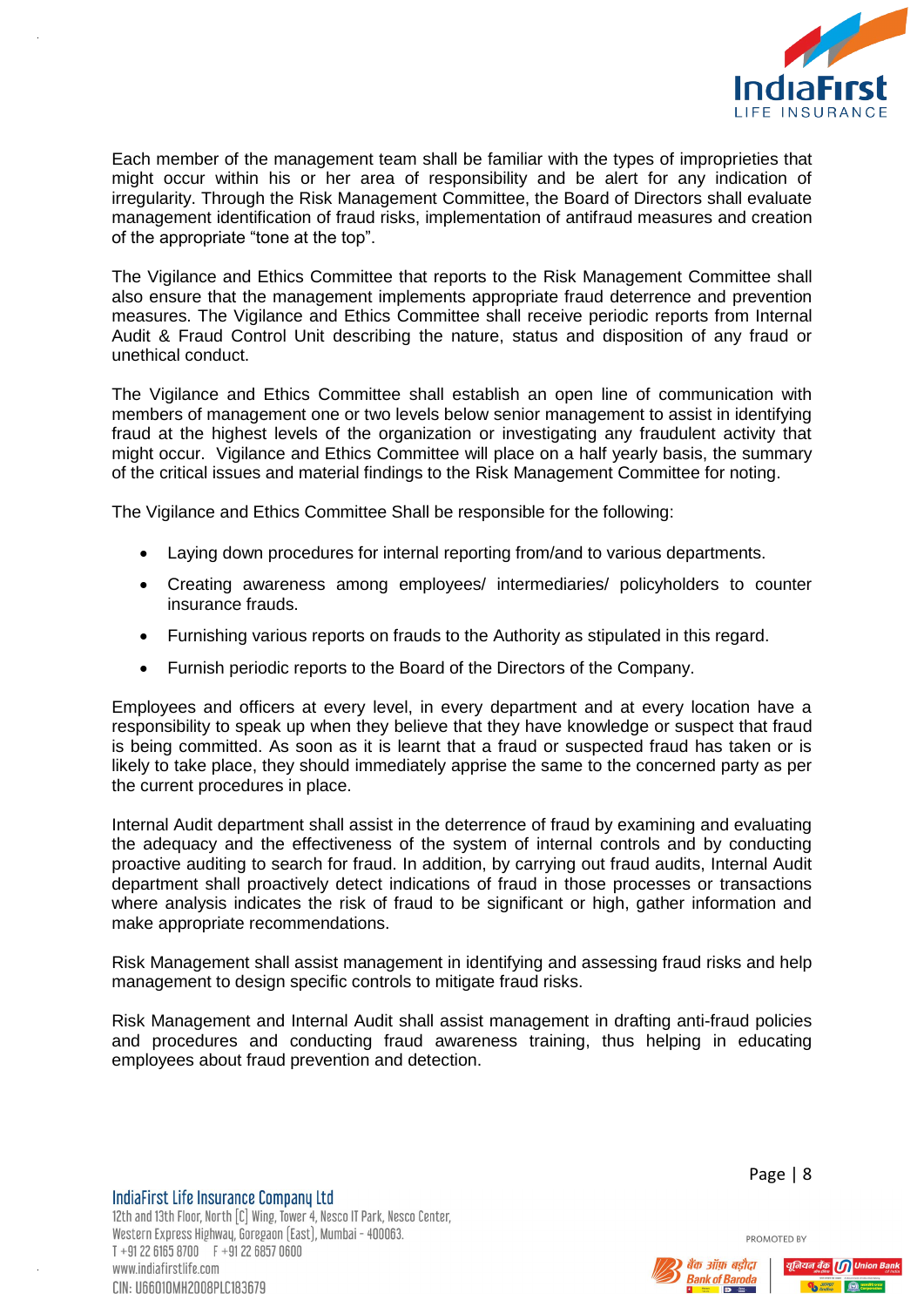

# <span id="page-8-0"></span>**8. Fraud investigation, fact finding and corrective action**

This policy applies to all activities undertaken by or on behalf of the company. It applies to internal fraud i.e. fraud against an employee and external fraud i.e. fraud against an external party viz. employees of a partner or vendor or against the customer/policyholder.

Any employee/ intermediary or third party who suspects dishonest or fraudulent activity shall notify the Internal Audit & Fraud Control Unit immediately and should not attempt to personally conduct investigations or interviews/ interrogations related to any suspected fraudulent act. Any alleged or suspected incident of fraud shall be reported in writing to ensure a clear understanding of the issues raised.

The frauds are required to be reported to fraud.monitoring@indiafirstlife.com

Or to Mr. Sunder Natarajan Chief Risk Officer. IndiaFirst Life Insurance Company Limited

12th and 13th Floor, North [C] Wing, Tower 4, NESCO IT Park, Nesco Center Western Express Highway,Goregaon (East), Mumbai - 400 063

Reports should be made 'in confidence'. The person to whom the fraud or suspected fraud has been reported must maintain the confidentiality with respect to the reporter. Such matter should under no circumstances be discussed with any other person who is not supposed to know about/ or is not an authorized person in such matters.

Anonymous disclosures will not be reviewed. Disclosures containing general, non-detailed or offensive information will be reviewed and investigated in detail. Based on the severity and materiality of the fact, the Chief Risk Officer. will assess the case its entirety and will exercise his judgement on cases to be reported to the Vigilance and Ethics Committee. A record of all disclosures, investigation findings and the actions taken should be maintained by the Internal Audit & Fraud Control Unit

The following actions shall be taken in response to an alleged or suspected incident of fraud:

- A thorough investigation of the incident shall be conducted.
- Appropriate and consistent actions shall be taken against violators.
- Relevant controls shall be assessed and improved.
- Communication and training shall occur to reinforce the Company's values, code of conduct and expectations.

All employees shall cooperate fully with an investigation into any alleged or suspected fraud. Details of the investigation process are as follows:

*Logging***:** The Internal Audit & Fraud Control Unit maintains a centralized internal fraud database where all internal fraud data losses and recoveries are logged. Upon discovery or reporting of an internal fraud case, the Fraud Control Unit Head opens a case file, logs the case in the centralized internal fraud database and assigns a case number to the case. This enables the Company to track the resolution progress.

IndiaFirst Life Insurance Company Ltd 12th and 13th Floor, North [C] Wing, Tower 4, Nesco IT Park, Nesco Center. Western Express Highwau, Goregaon (East), Mumbai - 400063.  $T + 912261658700$   $F + 912268570600$ www.indiafirstlife.com CIN: U66010MH2008PLC183679

Page | 9



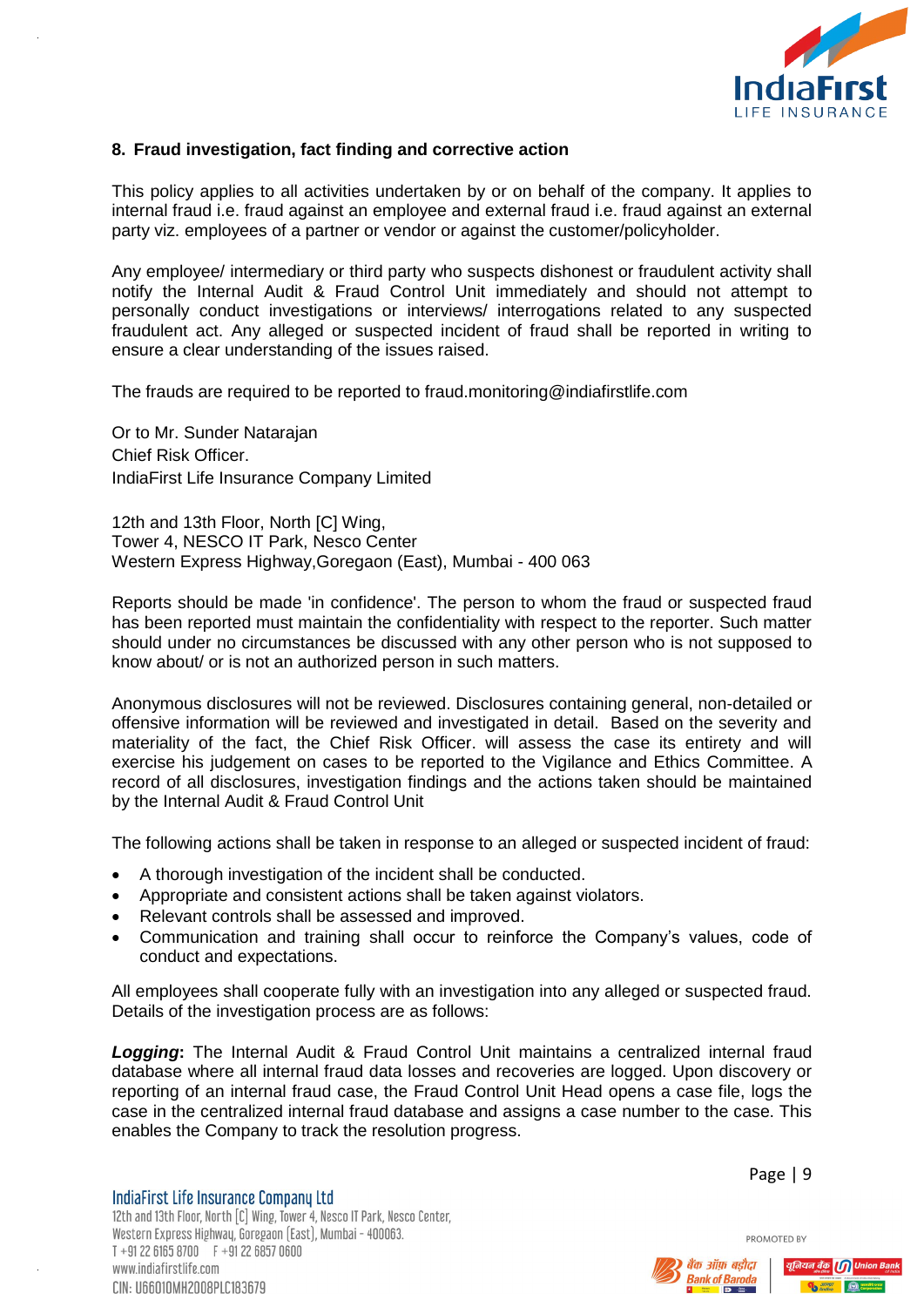

**Preliminary Analysis:** Then, the alleged internal fraud case(depending upon the severity of the case) is reviewed jointly by the Chief Risk Officer, the Head of Human Capital and the Head of Internal Audit and Fraud Control unit to determine:

- Whether the case should be investigated;
- Who should investigate the case:
- The types of resources needed to conduct the investigation;
- Who will be interviewed during the course of the investigation and how information will be gathered;
- The timeframe for completion; and
- How results will be reported and to whom.

The Chief Risk Officer, the Head of Human Resources and/or the Head of Internal Audit shall be excluded from the preliminary analysis or the subsequent investigations if the alleged or suspected internal fraud case involves him/her.

*Fraud Investigation Team:* During the preliminary analysis, the types of resources needed to conduct the investigation are duly determined (e.g. internal audit, human resources, legal and compliance, risk management, external legal counsel, forensic auditors, technical experts, etc.). The Internal Audit & Fraud Control Unit has the primary responsibility for the investigation of all suspected or alleged internal fraudulent acts as defined in this document.

As a minimum, the investigation shall be done by team of Internal Auditors, Human Resources and Legal & Compliance staff members.

Technical resources may be drawn upon as necessary to augment the investigation (e.g. Information Technology, Claims, Underwriting etc) provided that they are independent from the case and unbiased.

**Investigations:** Great care must be taken in the investigation of suspected improprieties or irregularities to avoid mistaken accusations or alerting suspected individuals that an investigation is under way.

The fraud investigation shall consist of gathering sufficient information about specific details and performing those procedures that are necessary to determine whether fraud has occurred, the loss or exposures associated with the fraud, who was involved in it and the fraud scheme (how it happened).

The members of the Fraud Investigation Team will have free and unrestricted access to all Company records and premises, whether owned or rented, and the authority to examine, copy and/or remove all or any portion of the contents of files, desks, cabinets and other storage facilities on the premises without prior knowledge or consent of any individual who might use or have custody of any such items or facilities when it is within the scope of their investigation.

The alleged fraudster will be informed of the allegations as soon as reasonably practicable. This may not be until the initial stages of the investigation have taken place.

The investigations shall take place on legal restrictions to ensure that findings are admissible in court. Investigatory or disciplinary hearings and evidence gathering may be carried out with the assistance and under the supervision of legal counsel (either internal and/or

Page | 10

PROMOTED BY

IndiaFirst Life Insurance Company Ltd 12th and 13th Floor, North [C] Wing, Tower 4, Nesco IT Park, Nesco Center. Western Express Highwau, Goregaon (East), Mumbai - 400063.  $T + 912261658700$   $F + 912268570600$ www.indiafirstlife.com CIN: U66010MH2008PLC183679



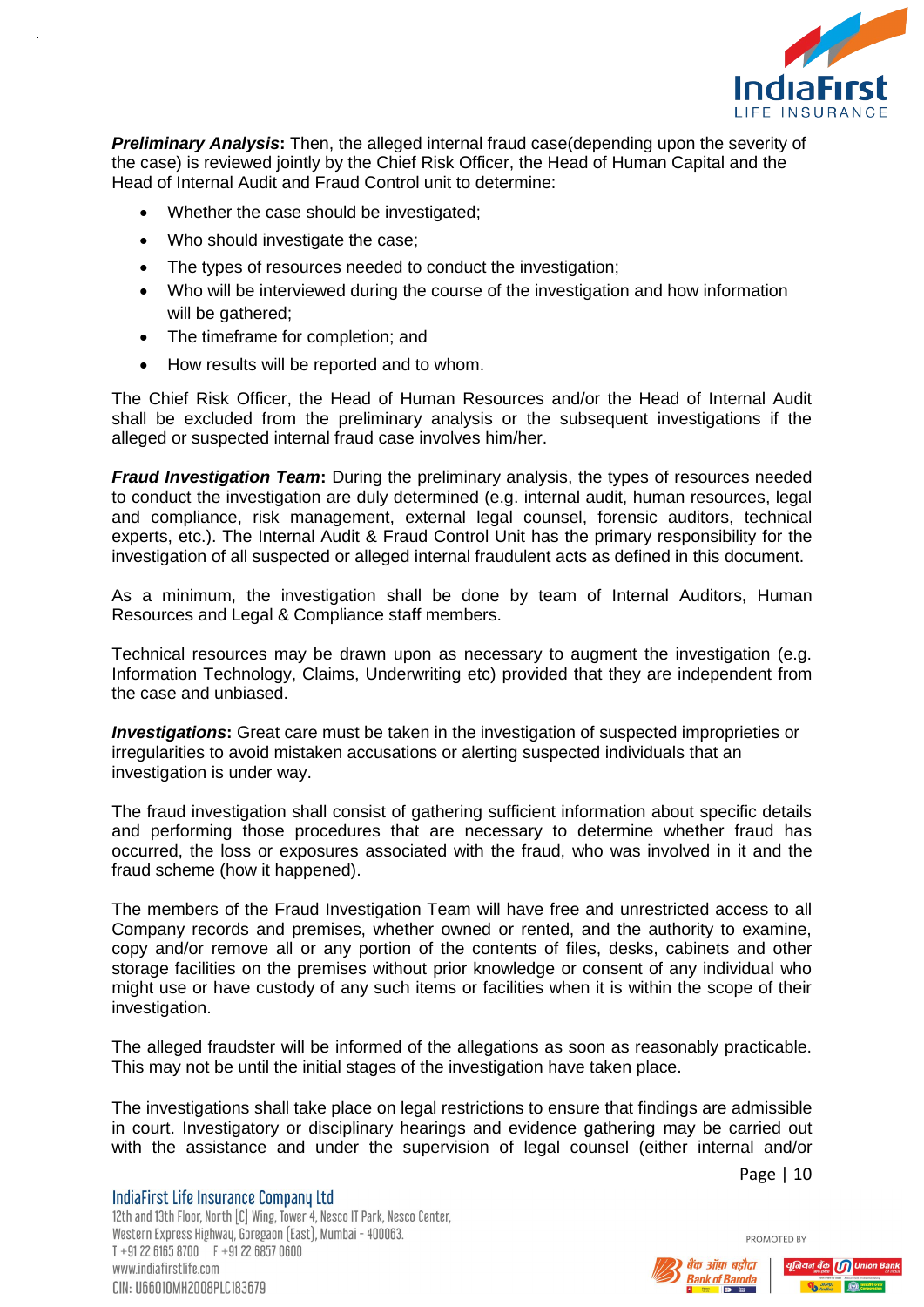

external) as and when required The Internal Audit & Fraud Control Unit shall timely take in their custody all relevant records, documents and other evidence to protect them from being tampered with, destroyed or removed by the suspected perpetrators of fraud or by any other party under his/her influence. The full records of the investigation, including interview notes, shall be kept secure and preserved for a period as specified in applicable regulations. The investigations shall be kept as confidential and private as possible to ensure the least amount of disruption to the Company and always maintain integrity of the process. Confidential information will be shared only on a "need-to-know" basis.

The investigations shall be completed normally within **forty-five (45) days** from the disclosure or discovery of the fraud case and be extended to **Sixty** (60) days in exceptional cases. However, the Vigilance and Ethics Committee has the discretion to extend the duration of the investigation, depending upon the complexity of the case.

The conclusion and results of the investigations must be duly documented in writing. The fraud report regarding the results of the investigations and the corrective actions shall capture at least the fraud incident description, the fraud perpetrator details, the estimated fraud loss and recovery amounts, the controls implications and the resolution. Management is responsible for resolving fraud incidents. The fraud report along with the recommendation is shared with the Vigilance and Ethics Committee for decision.

Once investigations are completed and risk findings are identified, thereafter the Legal team shall initiate and take necessary action by approaching Law Enforcement Agencies, whenever appropriate.

*Decision:* Once the investigation is completed and if it substantiates that fraudulent activities have occurred, the Internal Audit & Fraud Control Unit shall recommend to the Vigilance & Ethics Committee of the Company to take such disciplinary or corrective actions (e.g. employee discipline, any referral to the applicable law enforcement agency, changes to processes or internal controls, etc.), as they may deem fit.

If employees or advisor are involved in fraudulent activity, an appropriate action will be recommended by the Internal Audit & Fraud Control Unit in accordance with the Organization Compliance Matrix

Appropriate action may include any of the following:

- Internal disciplinary action such as Issuing Warning letter to the fraudulent employee and advisor
- Reduce/ slash the incentive payments due to the employee
- Termination, suspension with or without pay, demotion or warnings
- Termination of contracts with the fraudulent vendors.
- Civil lawsuits
- Register First Information Report (FIR)/police complaint against fraudulent individual
- Recover loss caused by fraudulent activity from fraudulent employee/vendor
- Initiate legal proceedings against the fraudulent individual/group of individuals

All actions taken in response to an established act of fraud must be approved by the Vigilance and Ethics Committee.

Any decisions to prosecute by way of civil proceedings or refer the examination results to the appropriate law enforcement and/or regulatory agencies for independent investigation will be

IndiaFirst Life Insurance Company Ltd 12th and 13th Floor, North [C] Wing, Tower 4, Nesco IT Park, Nesco Center. Western Express Highwau, Goregaon (East), Mumbai - 400063.  $T + 912261658700$   $F + 912268570600$ www.indiafirstlife.com CIN: U66010MH2008PLC183679

Page | 11

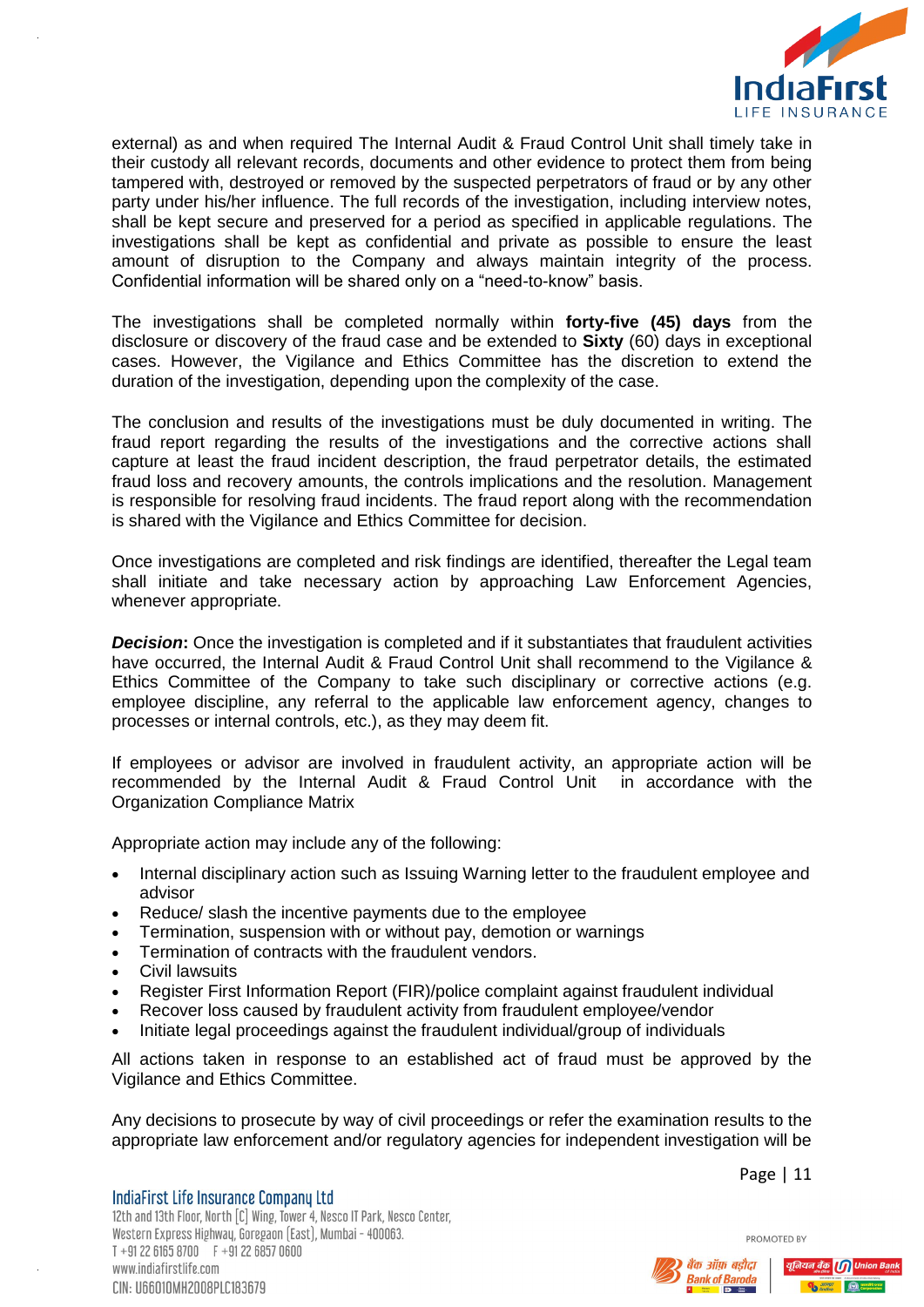

taken in conjunction with legal counsel by the Vigilance & Ethics Committee or by Risk Management Committee or by Board of Directors (whenever they exceed the authority limits granted to him/her by the Board), as will final decisions on disposition of the case.

The legal notices must be issued within 45 days from date of completion of the investigation and FIR with the police must be filed within 60 days of completion of the fraud investigation.

Where warning letter has been issued to the fraudulent individual/group of individual, any second incident will be treated gravely, and all investigation reports shall mention the first incident so occurred.

The Vigilance and Ethics Committee will be timely informed of such decisions. The Internal Audit & Fraud Control Unit will monitor the implementation of the resolution to ensure that proper corrective action was taken and report to the Risk Management Committee accordingly. Only after the resolution has been verified, the case can be closed.

*Reporting***:** The Head - Internal Audit & Fraud Control Unit will keep track of all cases and timely and periodically submit a report to Vigilance and Ethics Committee about the status and results of the investigations and corrective actions taken, along with the report of the investigators.

# <span id="page-11-0"></span>**9. Reporting of Frauds**

Any one (full time and part time employees or persons appointed on adhoc/ temporary/ contract basis, trainees, apprentices, representatives of vendors/ suppliers/ contractors / consultants /service providers/ insurance intermediaries or any other agency doing any business with IndiaFirst) as soon as he / she comes to know of any fraud or suspects a fraud or notices any other fraudulent activity, he/she must report such incident(s) immediately without delay to the Chief Risk Officer and/or Internal Audit & Fraud Control Unit.

The reporting of the fraud should be in writing. In case the reporter is not willing to furnish a written statement of fraud but is in a position to give sequential and specific transaction of fraud/suspected fraud, then Internal Audit & Fraud Control Unit on receiving the information should record such details in writing as narrated by the reporter and also maintain the details of the identity of the official / employee / other person reporting such incident.

In case, the management finds the fraud/ suspected fraud reported is motivated or vexatious, it shall be at liberty to take appropriate steps against the person reporting the fraud.

#### <span id="page-11-1"></span>**10. Due Diligence**

Every employee (full time, part time, temporary, contractual), representative of vendors, consultants, service providers or any other agency(ies), insurance intermediaries doing any type of business with the company, is expected and shall be responsible to ensure that there is no fraudulent act being committed in their areas of responsibility/control. As soon as it is learnt that a fraud or suspected fraud has taken or is likely to take place they should immediately appraise the same to the concerned official as per the procedure.

All officers shall share the responsibility of prevention and detection of fraud and for implementing the Anti-Fraud Policy. It is the responsibility of all officers to ensure that mechanisms are in place within their area of function to: -

Page | 12

PROMOTED BY

IndiaFirst Life Insurance Company Ltd 12th and 13th Floor, North [C] Wing, Tower 4, Nesco IT Park, Nesco Center. Western Express Highwau, Goregaon (East), Mumbai - 400063.  $T + 912261658700$   $F + 912268570600$ www.indiafirstlife.com CIN: U66010MH2008PLC183679



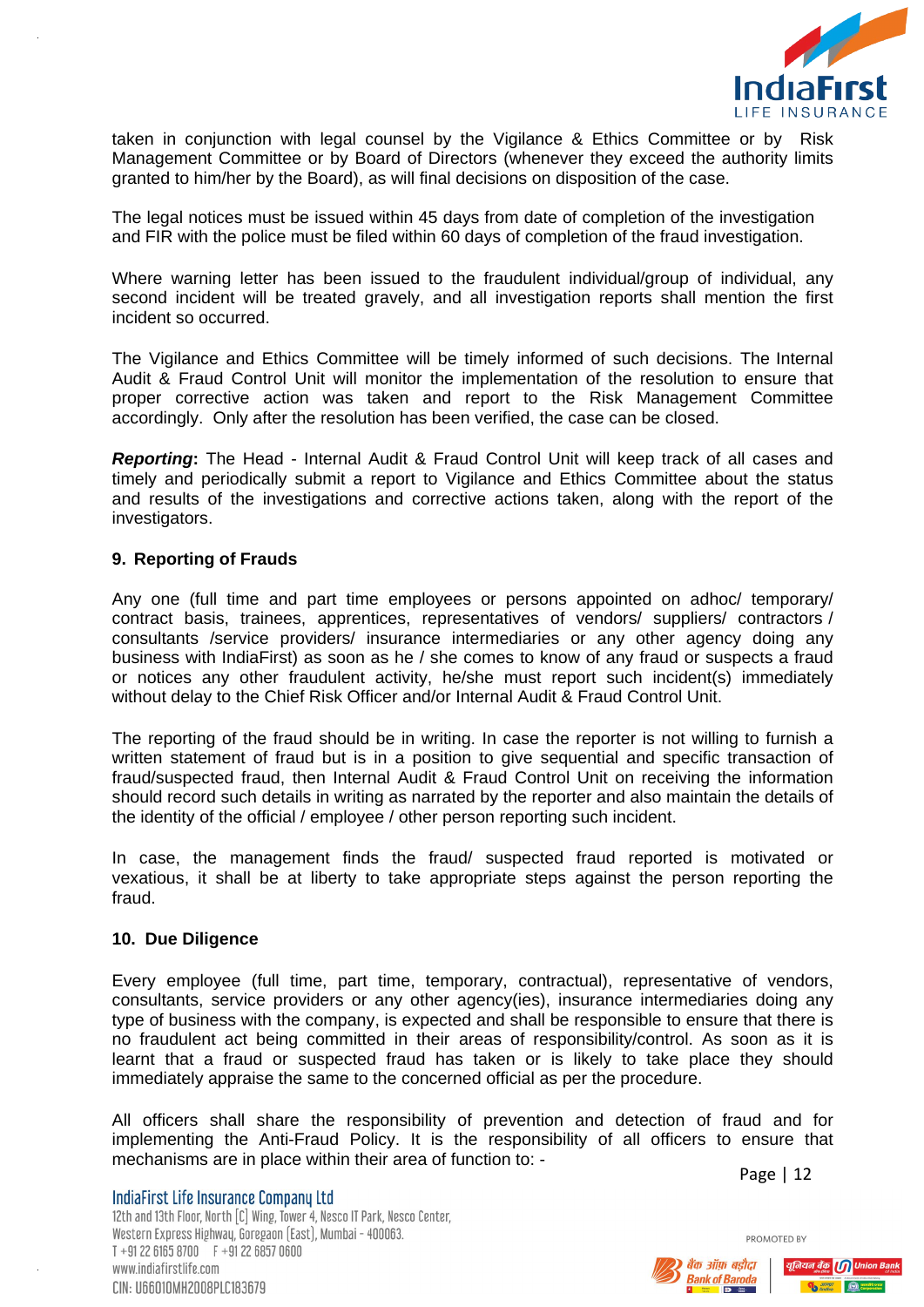

- **Inform everyone working with/ under him/her about 'Anti- Fraud Policy',**
- **Familiarize each employee with the types of improprieties that might occur in their area.**
- Educate employees about fraud prevention and detection.
- Create a culture whereby employees are encouraged to report any fraud or suspected fraud which comes to their knowledge, without any fear of victimization.
- Promote employee awareness of ethical principles and values of the Company

A disclosure about the 'Anti-Fraud Policy' will be made a part of the RFP process, so as to make every one aware of and not to indulge or allow anybody else working in their organization to indulge in fraudulent activities while dealing with the company

The following disclaimer may be made a part of the RFPs issued by the Company:

Fraud Prevention Policy of IndiaFirst:

- Everyone may take a note that an "Anti-Fraud Policy" is being followed at IndiaFirst Life Insurance, which provides a system for prevention/ detection/ reporting of any fraud. It also forbids everyone from involvement in any fraudulent activity and that where any fraudulent activity is suspected by any one, the matter must be reported to Fraud Control Unit, as soon as he /she comes to know of any fraud or suspected fraud or notice any other fraudulent activity.
- Anonymous complaints received, if not supported by the relevant evidence or not easily verifiable by the Company, may not be acted upon.
- All reports of fraud or suspected fraud shall be handled and shall be coordinated by the Internal Audit and Fraud Control Unit.
- A copy of the 'Anti-Fraud Policy' is available on the official website of the company

#### <span id="page-12-0"></span>**11. Fraud incident reporting**

The Fraud Incident Reporting shall capture crucial information regarding each fraud incident, including description, fraud perpetrator details, loss and recovery estimates, control implications and proposed or completed actions taken. The Chief Financial Officer shall be provided with a summary of internal fraud cases (either alleged, credible or proven) that may jeopardize financial reporting.

At the meeting, the Vigilance and Ethics Committee shall be provided with a condensed report for review of reported fraud cases [either internal (all cases) or external (above a defined threshold)], trends, early results from investigations underway and remediation taken by management to address any identified control weakness.

Any public communications and comments by management to the press, law enforcement or other external parties in relation to incidents of fraud shall only be made by authorized spokespersons and coordinated through legal counsel and corporate communications.

#### <span id="page-12-1"></span>**12. Reports to the Authority:**

The statistics on various fraudulent cases investigated/highlighted and action taken thereon shall be filed with Insurance Regulatory and Development Authority ("IRDA") IRDA in forms FMR 1 and FMR 2 (as prescribed by IRDA vide its Circular bearing ref. no. IRDA/SDD/MISC/CIR/009/01/2013, dated January 21, 2013) providing details of

IndiaFirst Life Insurance Company Ltd 12th and 13th Floor, North [C] Wing, Tower 4, Nesco IT Park, Nesco Center. Western Express Highwau, Goregaon (East), Mumbai - 400063.  $T + 912261658700$   $F + 912268570600$ www.indiafirstlife.com CIN: U66010MH2008PLC183679

Page | 13



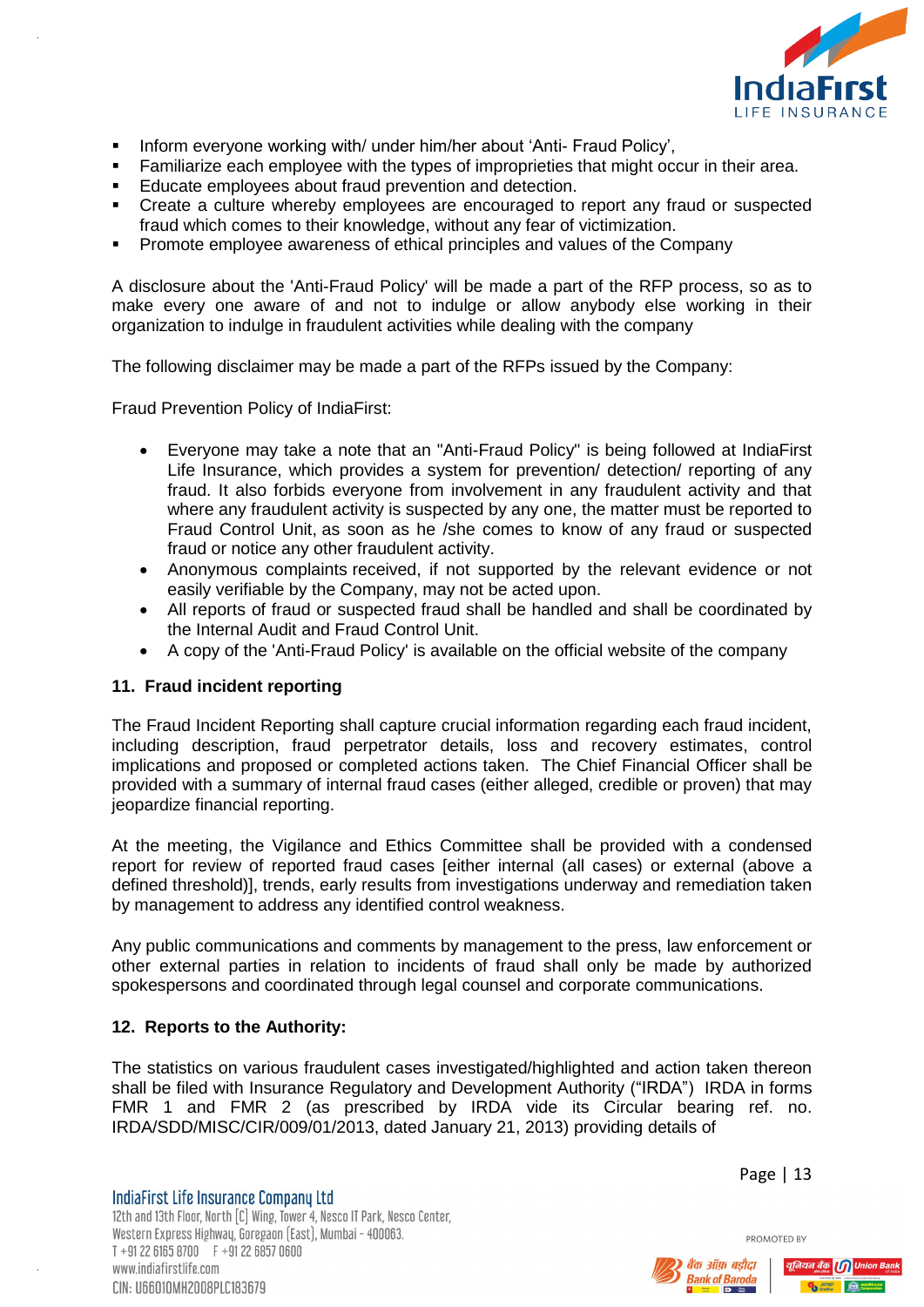

- (i) outstanding fraud cases; and
- (ii) closed fraud cases every year

within 30 days of the close of the financial year , i.e. on or before the 30th of April.

As part of the responsibility statement which forms part of the management report filed with the Authority under the *IRDA (Preparation of Financial Statements and Auditors Report of Insurance Companies) Regulations, 2002*, the management is also required to disclose the adequacy of systems in place to safeguard the assets for preventing and detecting fraud and other irregularities, on an annual basis.

# <span id="page-13-0"></span>**13. Preventive mechanism**

The company will inform both potential stakeholders and existing stakeholders about the policy. The company shall appropriately include necessary caution in the relevant documents, duly highlighting the consequences of submitting false statement and/or incomplete statement, for the benefit of the policyholders, claimants and the beneficiaries.

# <span id="page-13-1"></span>**14. Administration and Review of this Policy**

The Chief Risk Officer is responsible for the administration, revision, interpretation and application of this policy. The Policy will be reviewed and revised at least annually in line with IRDA guidelines. Any revised version shall be submitted to the Risk Management Committee for review and the Board of Directors of the Company for final approval.



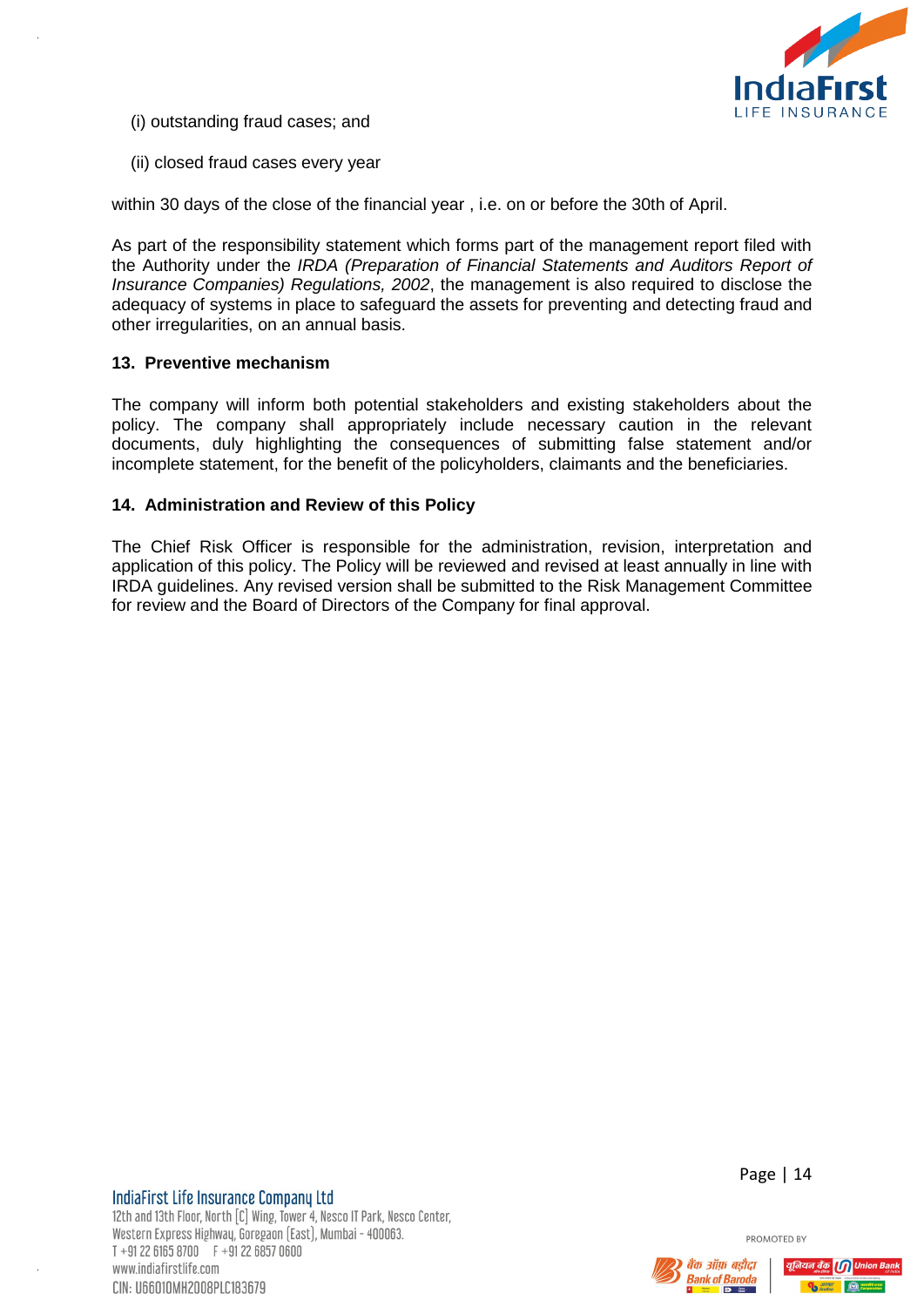

# <span id="page-14-0"></span>**15. Appendix**

# **Appendix I**

# **Illustrative List of Insurance Frauds**

Broadly, the potential areas of fraud include those committed by the officials of the insurance company, insurance agent/corporate agent/intermediary/TPAs and the policyholders/ their nominees. Some of the examples of fraudulent acts/omissions include, but are not limited to the following:

# **1. Internal Fraud:**

- Embezzlement (i.e. misappropriation of money, securities, supplies, property or other assets);
- Fraudulent financial reporting (e.g. forging or alteration of accounting documents or records;
- Cheque fraud (i.e. forgery or alteration of cheques, bank drafts or any other financial instrument);
- Overriding decline decisions so as to open accounts for family and friends
- inflating expenses claims/over billing
- paying false (or inflated) invoices, either self-prepared or obtained through collusion with suppliers
- permitting special prices or privileges to customers, or granting business to favored suppliers, for kickbacks/favors
- Forgery or alteration of documents or accounts belonging to the Company
- falsifying documents
- Selling insurer's assets at below their true value in return for payment.
- Conflicts of Interest resulting in actual or exposure to financial loss;
- Payroll fraud;
- Tax evasion;
- Unauthorized or illegal use of confidential information (e.g. profiteering as a result of insider knowledge of company activities);
- Unauthorized or illegal manipulation of information technology networks or operating systems;
- statements; intentional failure to record or disclose significant information accurately or completely);
- Improper pricing activity:

# **2. Policyholder Fraud and Claims Fraud:**

- Exaggerating damages/loss
- Staging the occurrence of incidents
- Reporting and claiming of fictitious damage/loss
- Medical claims fraud
- Fraudulent Death Claims
- Spurious calls to policyholders promising rewards or bonuses on surrender of insurance policies
- Spurious calls to policyholders promising bonus declared by IRDA
- $\bullet$  :

#### IndiaFirst Life Insurance Company Ltd

12th and 13th Floor, North [C] Wing, Tower 4, Nesco IT Park, Nesco Center. Western Express Highwau, Goregaon (East), Mumbai - 400063.  $T + 912261658700$   $F + 912268570600$ www.indiafirstlife.com CIN: U66010MH2008PLC183679

Page | 15



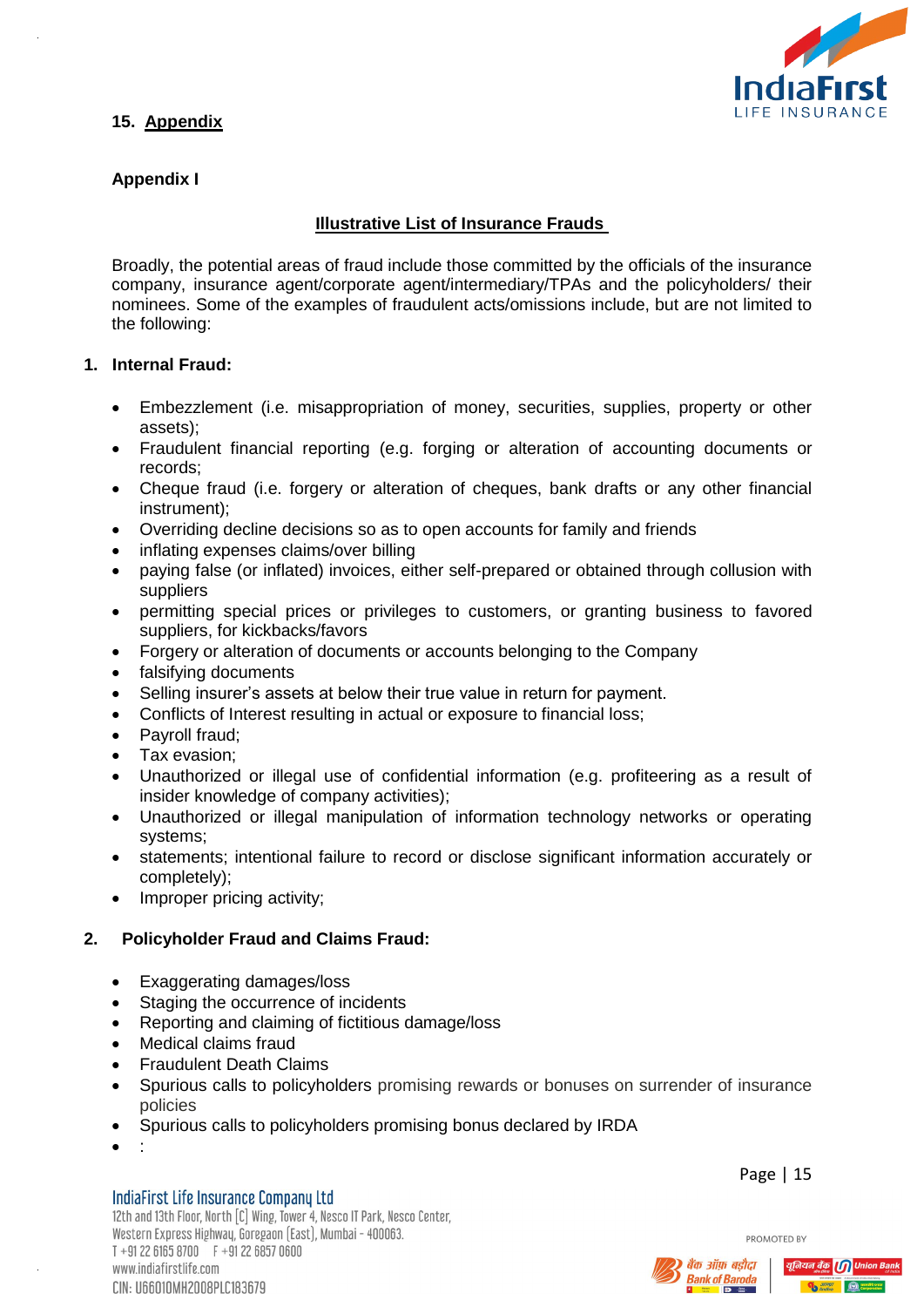

- Unauthorized transactions being initiated on their policies such as switches, withdrawals, surrenders etc
- Unauthorized changes in contact details
- Cash, cheques handed over by policyholders to agents however, they have not received any intimation from the company of its receipt

# **3. Intermediary fraud:**

- Premium diversion-intermediary takes the premium from the purchaser and does not pass it to the insurer
- Inflates the premium, passing on the correct amount to the insurer and keeping the difference
- Non-disclosure or misrepresentation of the risk to reduce premiums
- Commission fraud insuring non-existent policyholders while paying a first premium to the insurer, collecting commission and annulling the insurance by ceasing further premium payments.

# **4. Third party Fraud:**

- Fake or forged receipts and/or policy documents issued by third parties
- Spurious calls by third parties to customers promising them inflated returns for purchasing new policies or on surrender of their existing policies

# **5. Online Fraud**

- Buyers filings fraudulent claims or making premium payments using compromised payment cards
- Merchant side frauds: Frauds committed by any of the merchant partners of the Company which would include non-remittance of premium collected on behalf of the Company and/or incorrect charge backs etc
- Cyber security frauds: Transactions effected through fake or stolen credit card/bank accounts to carry out a transaction in the web portal of the Company. Threat of confidential data of the Company being comprised due to any cyber attack/hacking of the Company systems
- $\bullet$  :
- Other Frauds: Phishing emails sent to customers promising them inflated returns. Using social engineering techniques to wrongly influence the customers to share their identity details

Page | 16



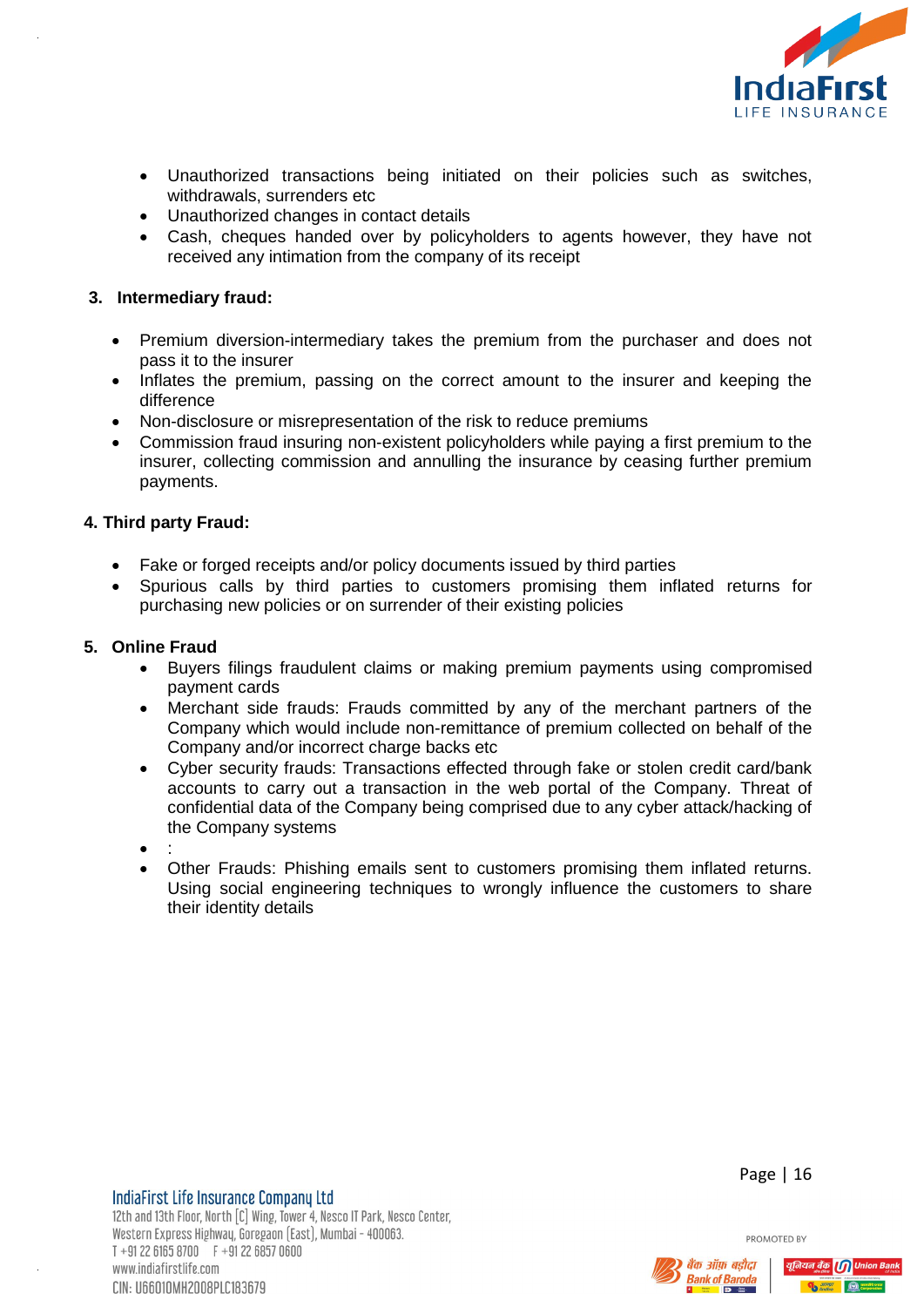

# **Appendix II**

# **Indicators of Fraud**

- Missing expenditure vouchers and unavailable official records
- Crisis management coupled with a pressured business climate
- **•** Profitability declining
- **Excessive variations to budgets or contracts**
- **Refusals to produce files, minutes or other records**
- Related party transactions
- **Increased employee absences**
- **Borrowing from fellow employees**
- An easily led personality
- Covering up inefficiencies
- No supervision
- Staff turnover is excessive
- **Figures, trends or results which do not accord with expectations**
- Bank reconciliations are not maintained or can't be balanced
- **Excessive movement of cash funds**
- **Multiple cash collection points**
- Remote locations of any event.
- **Unauthorized changes to systems or work practices**
- **Employees with outside business interests or other jobs**
- **Large outstanding bad or doubtful debts**
- **•** Officers with excessively flamboyant characteristics
- **Employees suffering financial hardships**
- **Placing undated/post-dated personal cheque in petty cash**
- **Employees apparently living beyond their means**
- **Heavy gambling debts**
- **Signs of drinking or drug abuse problems**
- **Conflicts of Interest**
- Lowest tenders or quotes passed over with scant explanations recorded
- **Employees with an apparently excessive work situation for their position**
- **Managers bypassing subordinates**
- **Subordinates bypassing managers**
- **Excessive generosity**
- **Large sums of unclaimed money**
- **Large sums held in petty cash**
- **Lack of clear financial delegations**
- **Secretiveness**
- **Apparent personal problems**
- **Marked character changes**
- Poor morale of employees
- **Excessive control of all records by one officer**
- **Poor security checking processes over staff being hired**
- **Unusual working hours on a regular basis**
- Refusal to comply with normal rules and practices
- **Personal creditors appearing at the workplace**
- Not availing of leave
- **Excessive overtime**
- **Large backlogs in high risk areas**

#### IndiaFirst Life Insurance Company Ltd

12th and 13th Floor, North [C] Wing, Tower 4, Nesco IT Park, Nesco Center, Western Express Highway, Goregaon (East), Mumbai - 400063.  $T + 912261658700$   $F + 912268570600$ www.indiafirstlife.com CIN: U66010MH2008PLC183679

Page | 17



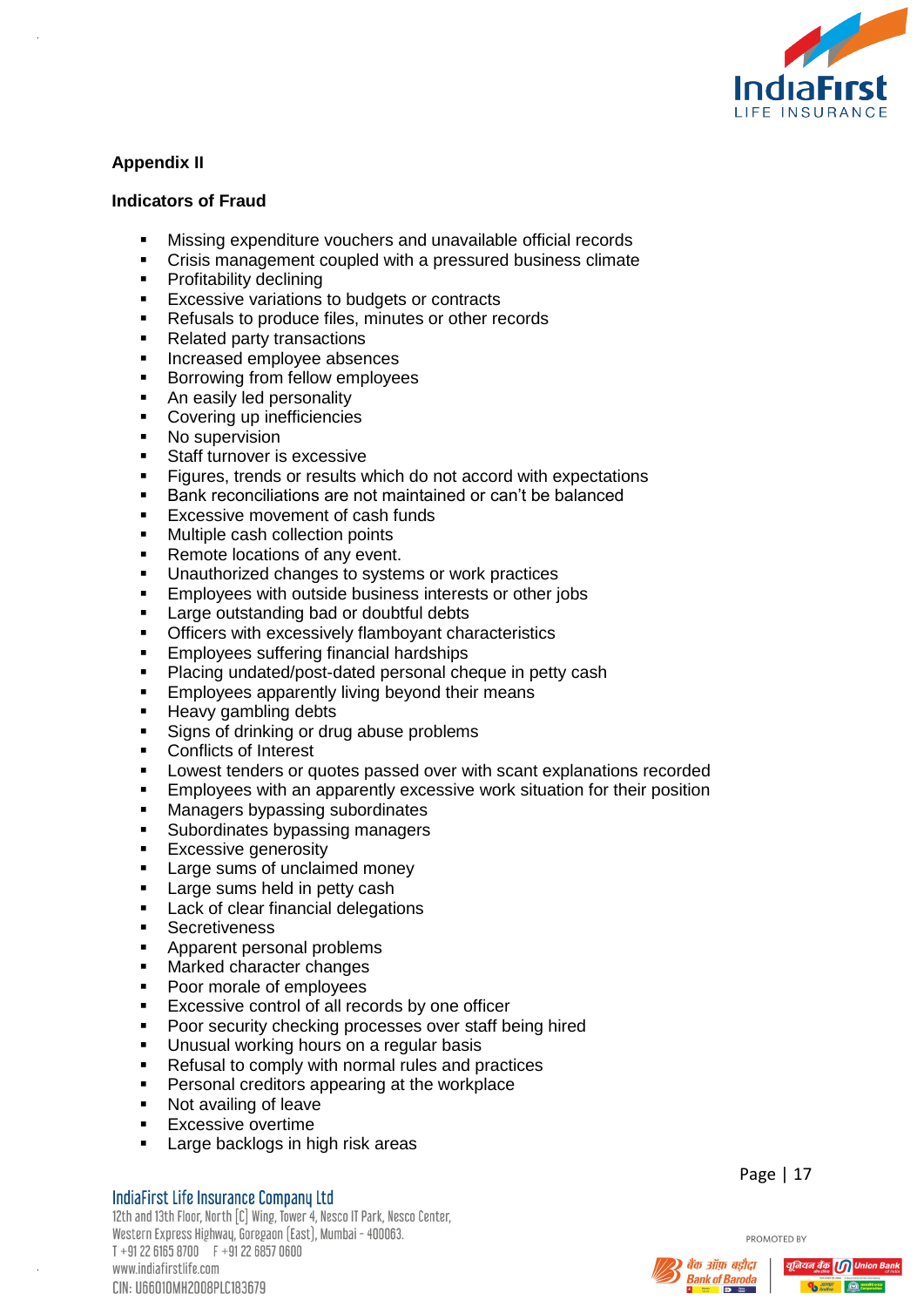

- **Lost assets**<br>Absence of
- Absence of controls and audit trails.
- Socializing with clients meals, drinks, holidays
- Seeking work for clients<br>Favorable treatment of
- Favorable treatment of clients e.g. passing sensitive information to selected bidders.
- Altering contract specifications
- Contract not completed to specification
- **•** Contractor paid for work not done.
- Grants not used for specified purpose –eg Leasing capital equipment instead of purchasing them

# IndiaFirst Life Insurance Company Ltd

12th and 13th Floor, North [C] Wing, Tower 4, Nesco IT Park, Nesco Center, Western Express Highway, Goregaon (East), Mumbai - 400063.  $T + 912261658700$   $F + 912268570600$ www.indiafirstlife.com CIN: U66010MH2008PLC183679

Page | 18